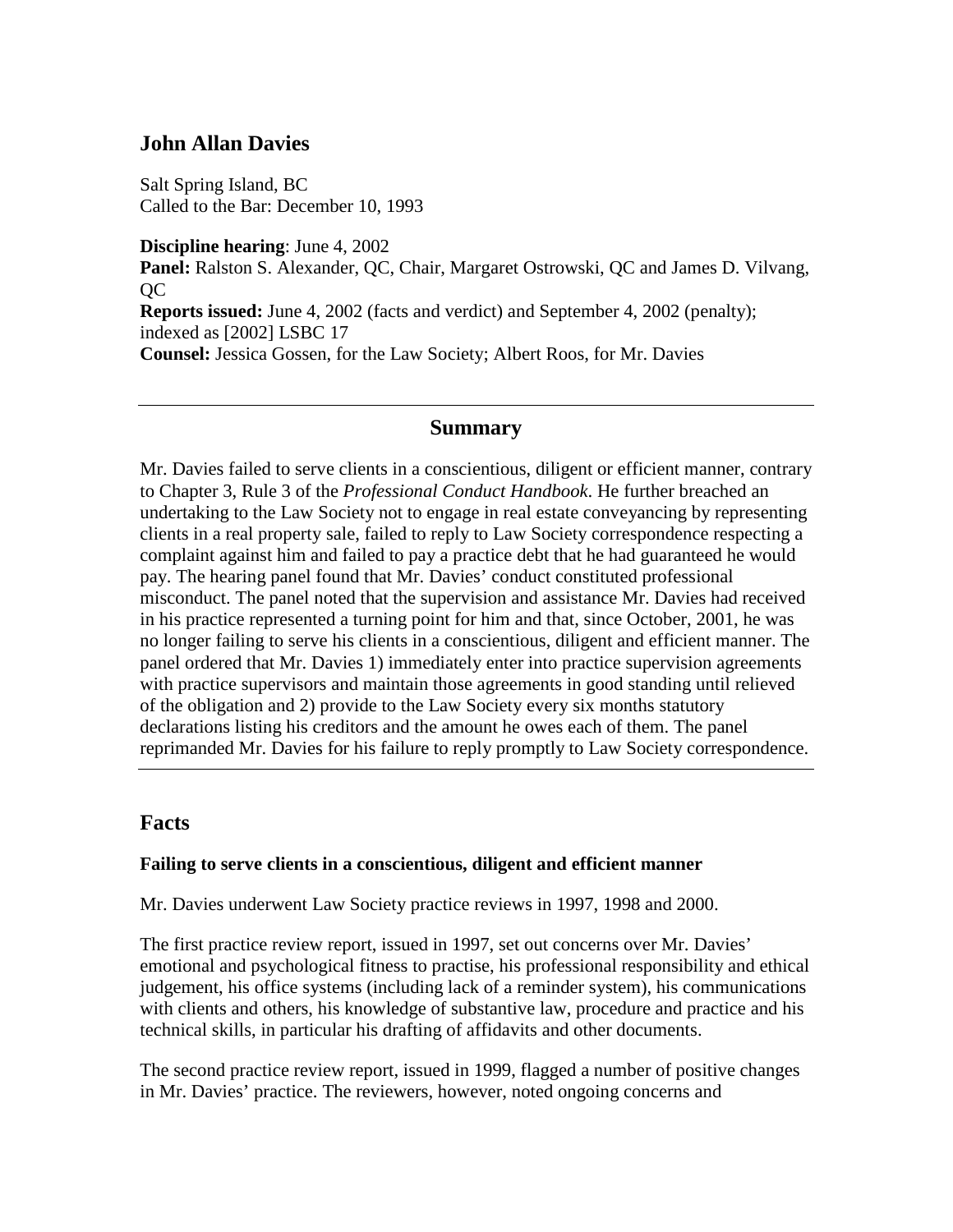recommended that Mr. Davies not practise as a solicitor in real estate conveyancing or in wills and estates. When the Practice Standards Committee requested that Mr. Davies undertake not to practise in these areas, he initially refused to provide the undertaking. He did so, however, after a new discipline citation was issued against him and a hearing was ordered to consider his interim suspension.

The third practice review report, issued in January, 2001, found that Mr. Davies had implemented some but not all of the recommendations of the first and second practice review reports. The reviewers concluded that Mr. Davies' financial circumstances had deteriorated since his previous review and that his knowledge of law, practice and procedure was poorer. The reviewers recommended that he voluntarily resign his membership or, alternatively, agree to and arrange for a lawyer to supervise his practice.

Mr. Davies took issue with certain aspects of the third practice review report. He admitted, however, that he had failed to properly serve his clients, contrary to Chapter 3, Rule 3 of the *Professional Conduct Handbook*, and that his conduct constituted professional misconduct.

## **Failing to reply promptly to Law Society correspondence**

On May 29, 2000 a lawyer complained to the Law Society about the conduct of Mr. Davies on a litigation file. The Society wrote to Mr. Davies requesting his explanation and followed up with reminder letters on July 17, October 2, October 16, October 30, November 10 and November 28, 2000, a telephone message on December 7, 2000 and a further call on January 19, 2001. Other than requesting a six-week extension in which to respond (in July, 2000) and requesting a short extension until after a particular court date (in November, 2000), Mr. Davies provided no response to the Law Society.

### **Breach of undertaking**

In December, 1999 Mr. Davies represented plaintiffs in a civil litigation involving real property. On December 16 he obtained an order approving sale of the property, with the sale to complete on December 20. At the time, Mr. Davies was on an undertaking to the Law Society not to engage in conveyancing practice.

On December 17 Mr. Davies contacted staff at three law firms on Salt Spring Island to seek assistance with the real estate transaction. The first two firms indicated they could not help at such a late date. Staff at the third firm expressed an interest, but could not commit to taking the file. Mr. Davies sent all the material to the third law firm, but the firm refused the file later that day, which was a Friday. As a result, Mr. Davies completed the transaction himself, in breach of his undertaking to the Law Society.

### **Failing to pay a practice debt**

In August, 2000 another lawyer complained to the Law Society that, despite several reminders, Mr. Davies failed to pay an account for services that the lawyer had provided on one of Mr. Davies' client files. Mr. Davies subsequently paid this account.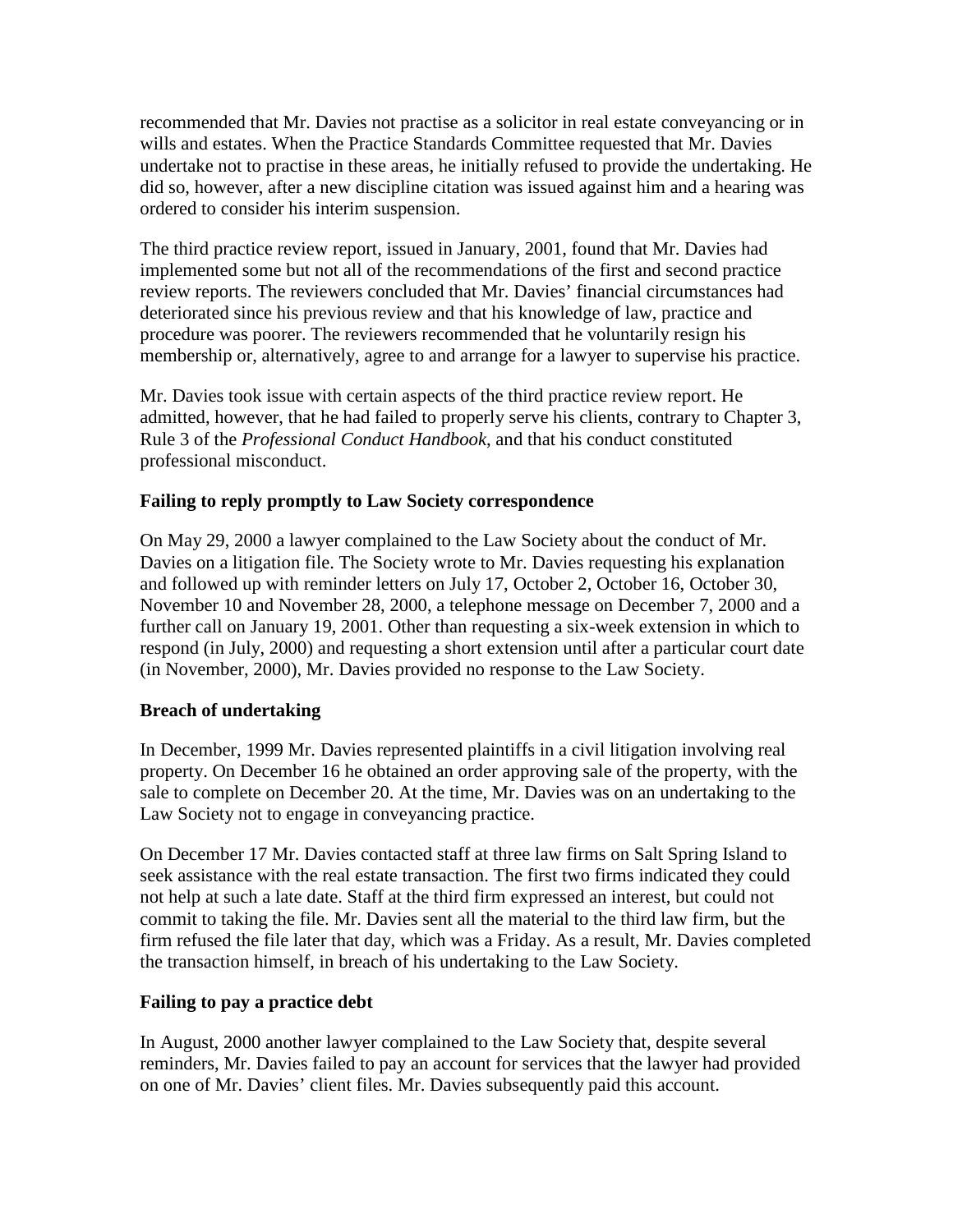\* \* \*

Mr. Davies was cited and ordered to attend an interim suspension hearing. The hearing for an interim suspension was adjourned after Mr. Davies entered into a practice supervision agreement involving two lawyers as supervisors of his practice. Under that agreement, one lawyer would supervise his practice in family and criminal law and the other his civil litigation practice.

The hearing panel noted that this practice supervision arrangement represented a turning point in Mr. Davies' rehabilitation and that, since October, 2001, he no longer failed to serve his clients in a conscientious, diligent and efficient manner.

## **Decision**

Mr. Davies admitted that the conduct alleged in the discipline citation and in an agreed statement of facts constituted professional misconduct.

The panel found that Mr. Davies' conduct constituted professional misconduct in that he:

- failed to serve his clients in a conscientious, diligent and efficient manner, contrary to Chapter 3, Rule 3 of the *Professional Conduct*;
- failed to pay a practice debt, which he had guaranteed he would pay;
- breached an undertaking to the Law Society not to engage in real estate conveyancing by acting for clients in a real property sale;
- failed to reply to Law Society correspondence respecting a complaint.

# **Penalty**

The hearing panel ordered that Mr. Davies:

- immediately enter into practice supervision agreements with two specified lawyers and maintain those agreements in good standing until relieved of the obligation by the Practice Standards Committee; and
- provide to the Law Society every six months statutory declarations listing his creditors and the amount he owes each of them until relieved of this obligation by the Discipline Committee.

The panel also reprimanded Mr. Davies for his failure to reply promptly to Law Society correspondence respecting a complaint against him. In this regard, the panel noted that Mr. Davies' conduct had a direct impact on the ability of the Society to process complaints and that the Society cannot tolerate recalcitrant members who neglect or refuse to provide meaningful responses in complaints investigations.